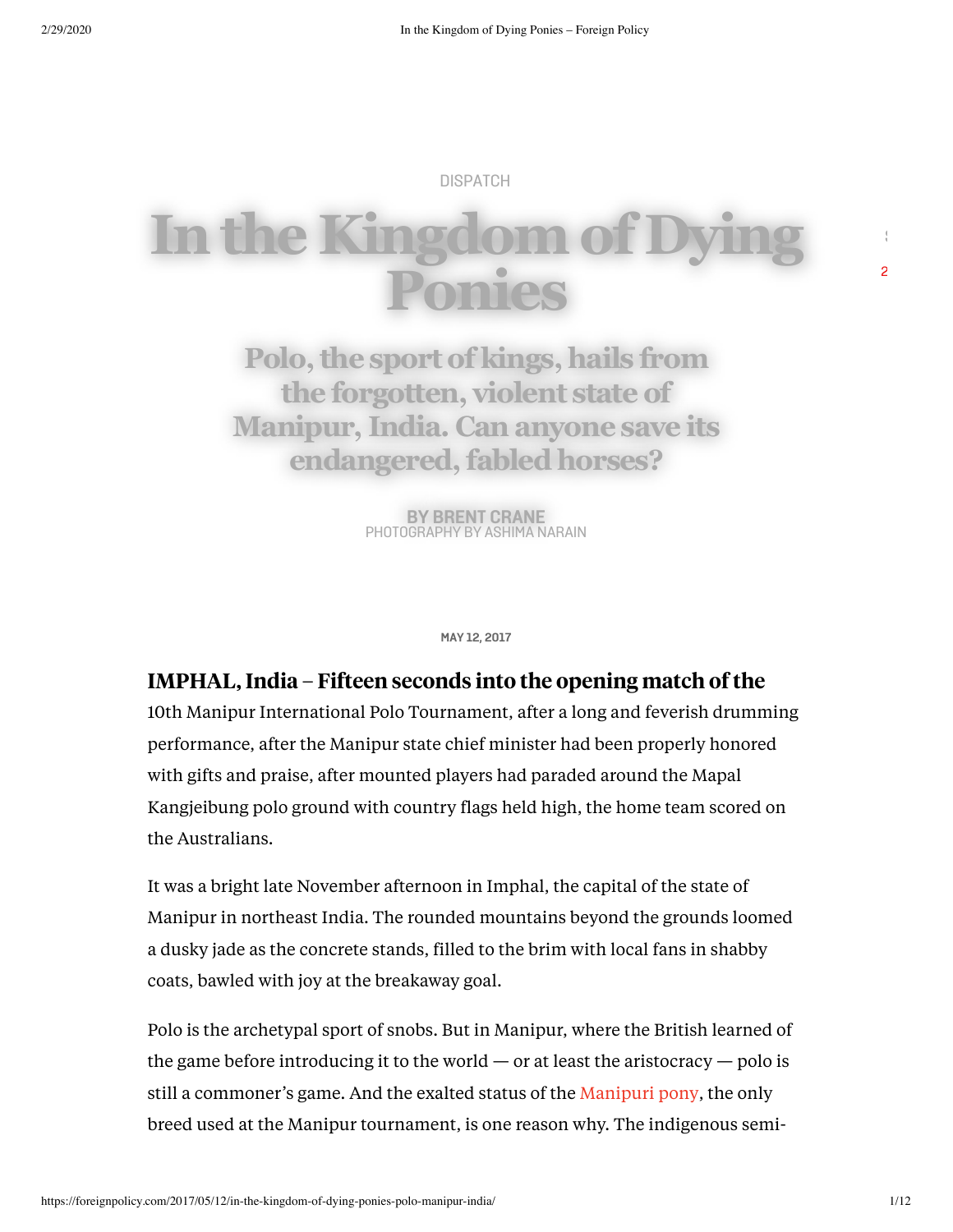feral pony is a sacred figure for residents of Manipur, featuring prominently in the ritual life of the Meitei people, the area's majority ethnic group. The ponies are treated as regal mounts, never put to labor, and trace their origin in local lore to the Pegasus-like Samadon Ayangba, the "swift first among beasts."

**For the locals, who have won the ournament every year except for the t (which went to the Americans), the ponies are a home-field advantage.**

Significantly wilder and smaller than regular polo mounts — 10 to 13 hands high (one hand equals four inches) compared to the average 15 or  $16$  — they are also relatively hard to ride, which is a common complaint of foreign players in the Manipur tournament, though not the Manipuris,

who grow up used to the recalcitrant animals. For the locals, who have won the tournament every year except for the last (which went to the Americans), the ponies are a home-field advantage.

But the ponies' regal status has not stymied their slow demise. For decades, the ponies' numbers have gradually dropped and now there are thought to be only around 500 left. In Imphal, one spots them on the streets, huddled together in pitiful herds, red-eyed, skinny, and surrounded by honking traffic. At night, they forage through garbage piles alongside cows and mongrels. Many of them seem hardly in a condition to be used in sport, which is just as well, because there are far fewer places in Manipur to play polo than there once were. "People in Manipur have forgotten the legacy of the pony," lamented one local musician.

The ponies' sorry state is a symbol, and result, of Manipur's own downward trajectory. For centuries a prosperous, independent kingdom, it is today a pariah on India's fringes. If it is ever in the national conversation, it is over its separatist unrest, heavy militarization, endemic corruption and overall dysfunction. But for residents of the New Jersey-sized state, the biggest shift isn't just the violence and disorder — it's the area's marginalization, and the way it has sapped the city's pride, autonomy, and political will.

Some Manipuris have now taken it upon themselves to prove that providing basic necessities for the city's ponies — food, clean water, space to graze and roam isn't beyond the city's grasp. The bigger question is whether, by restoring to health **S**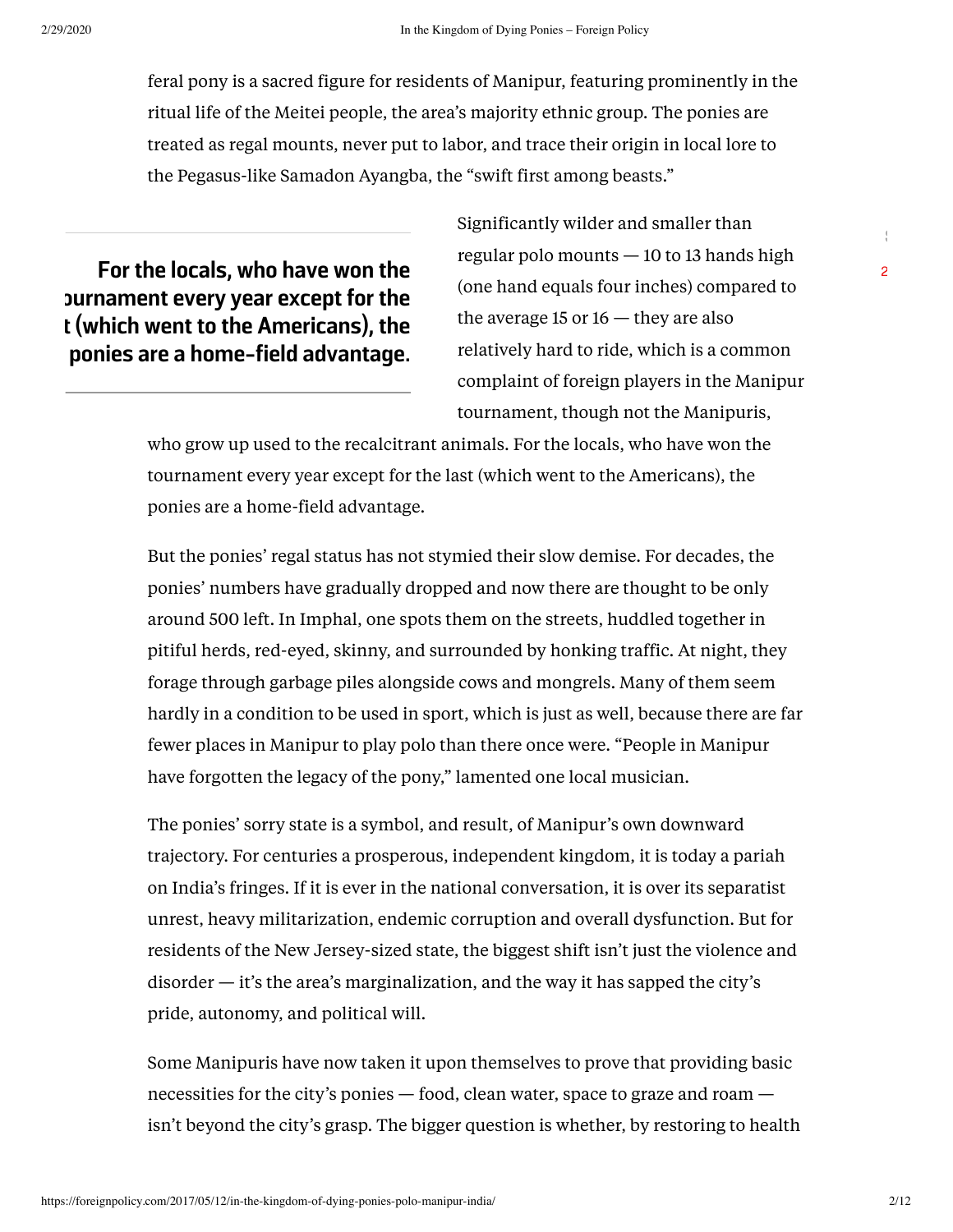the population of ponies and the sporting tradition associated with them, they might help do the same for the city's people.

Members of the Indian army's brass band sit at the edge of the pitch during a polo match, as a replacement pony is brought in by a groomer.

# In the two and a half weeks that I was there, and for weeks after,

Manipur was beset by sporadic violence. The two highways leading out of Imphal valley were blockaded by armed protesters angered over a jurisdictional change, resulting in a crippling fuel shortage; several small bombs exploded in and around Imphal; and, a week before I arrived, the chief minister's helicopter, while landing to inaugurate a new countryside hospital, was fired [upon](http://indianexpress.com/article/india/india-news-india/manipur-cm-okram-ibobi-singh-escapes-unhurt-as-militants-open-fire-3100101/) by "unknown assailants," injuring a bodyguard.

The constant off-and-on conflict of Manipur's nearly 40 armed groups — Maoist, Marxist, ethnic — has held Manipur in a kind of developmental purgatory while much of India has boomed around it. Conflict between the Indian military and Manipuri militant groups has simmered there since the 1970s. In 1980, the state, population 2.8 million, was officially deemed a "disturbed area" by New Delhi, granting the military extrajudicial authority there. Since then, Manipur's conflict hasn't been a fiercely sustained insurgency so much as a series of flares and sparks, aggressions flaming, then guttering and dying. Some militants attack an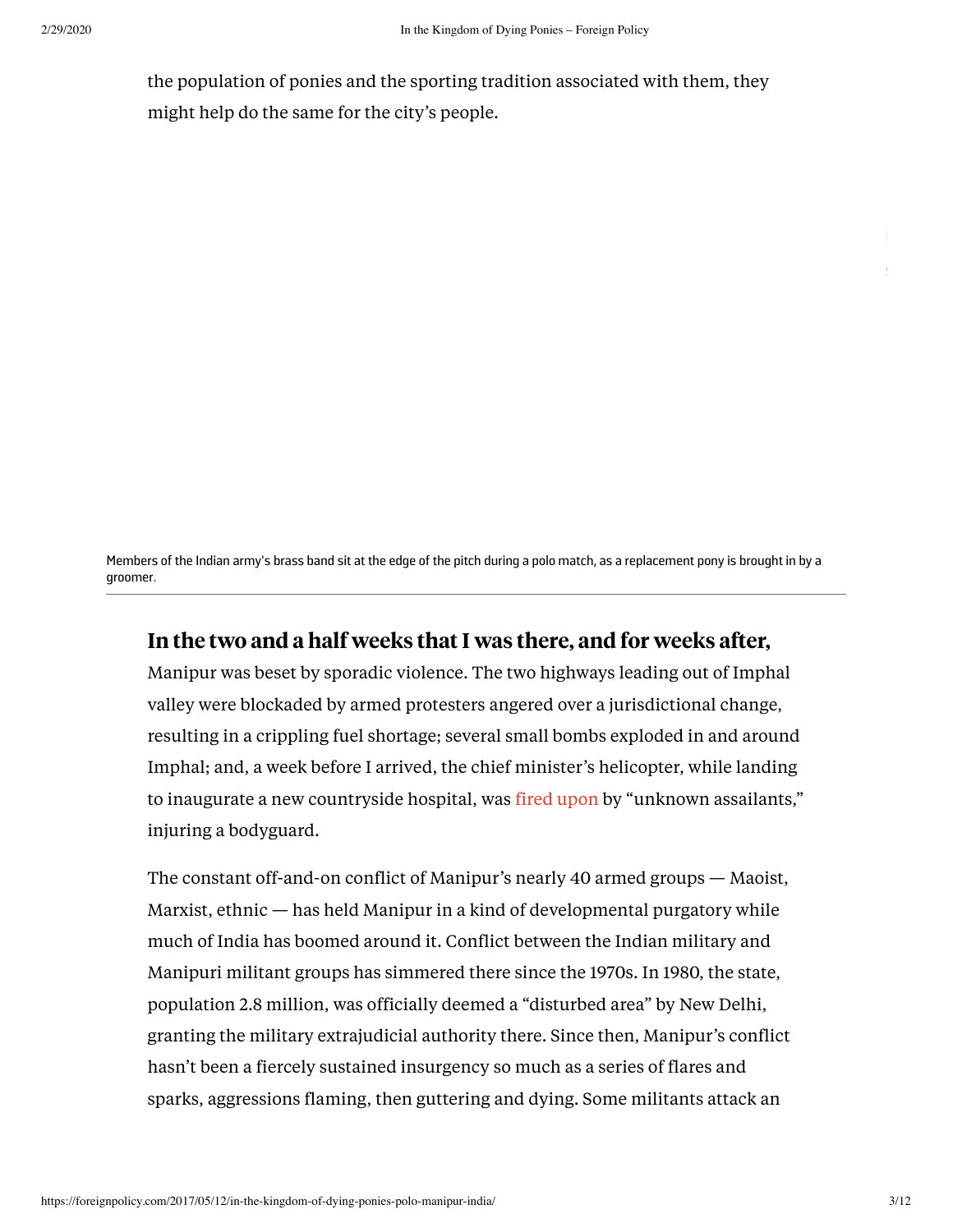army post; the army attacks some militants; every so often the paper reports a dead "civilian." (On the Sunday before the polo tournament, a 32-year-old shopkeeper "succumbed while trying to enter a nearby house" after a bomb exploded near a police post, reported a local daily.)

# **Whatever the cause, as long as New Delhi is against it, plenty of people in Manipur will be for it.**

Yet the militants, as brutal or naive as they often are, are still championed by portions of a population that tend to have their own reservations over New Delhi's authority. Manipur, most of whose myriad ethnicities are Tibeto-Burman and have more in

common with neighboring Myanmar, joined the Indian union only in 1949, and under conditions which many still lament as coerced and unjust. That is why, 68 years later, insurgents still find support in Manipur: Whatever the cause, as long as New Delhi is against it, plenty of people in Manipur will be for it.

These resentments might be seen as the curdled byproduct of Manipur's proud royal heritage. Stretching back to ancient times, Manipur was an independent kingdom, one embroiled for much of its existence in a fierce rivalry with the Kingdom of Ava, based in modern-day Myanmar. Sagol kangjei, polo's predecessor, came about with royal patronage as a means for the Manipuri citizenry, most of whom owned ponies, to keep their cavalry skills sharp. Treebark [manuscripts](http://www.amazon.in/Court-Chronicle-Kings-Manipur-Translation/dp/0415344301) from which much of Manipuri history is deduced — the oldest of which dates back to  $33$  AD  $-$  detail a series of back-and-forth raids with the Burmese. The last one in 1819 led to a seven-year occupation of Manipur.

With the Treaty of Yandabo in 1826, Britain not only ended the grisly First Anglo-Burmese War and freed Manipur from the marauding Burmese, but also established Manipur as a de facto British [protectorate.](https://books.google.com.np/books?id=OzjbCgAAQBAJ&printsec=frontcover&source=gbs_ge_summary_r&cad=0#v=onepage&q=1826&f=false) Out of this imperial arrangement came polo. A British officer named Joseph Ford Sherer, stationed during the 1850s in Cachar, a picturesque hill district that is now a part of the neighboring Assam state, is credited with popularizing the sport beyond the Manipuris. When Sherer saw Manipuri settlers smacking a ball made of bamboo root with mallets on horseback, he joined in on the peculiar game of "horse hockey" and was immediately enamored. By Sherer's efforts, polo spread through **S**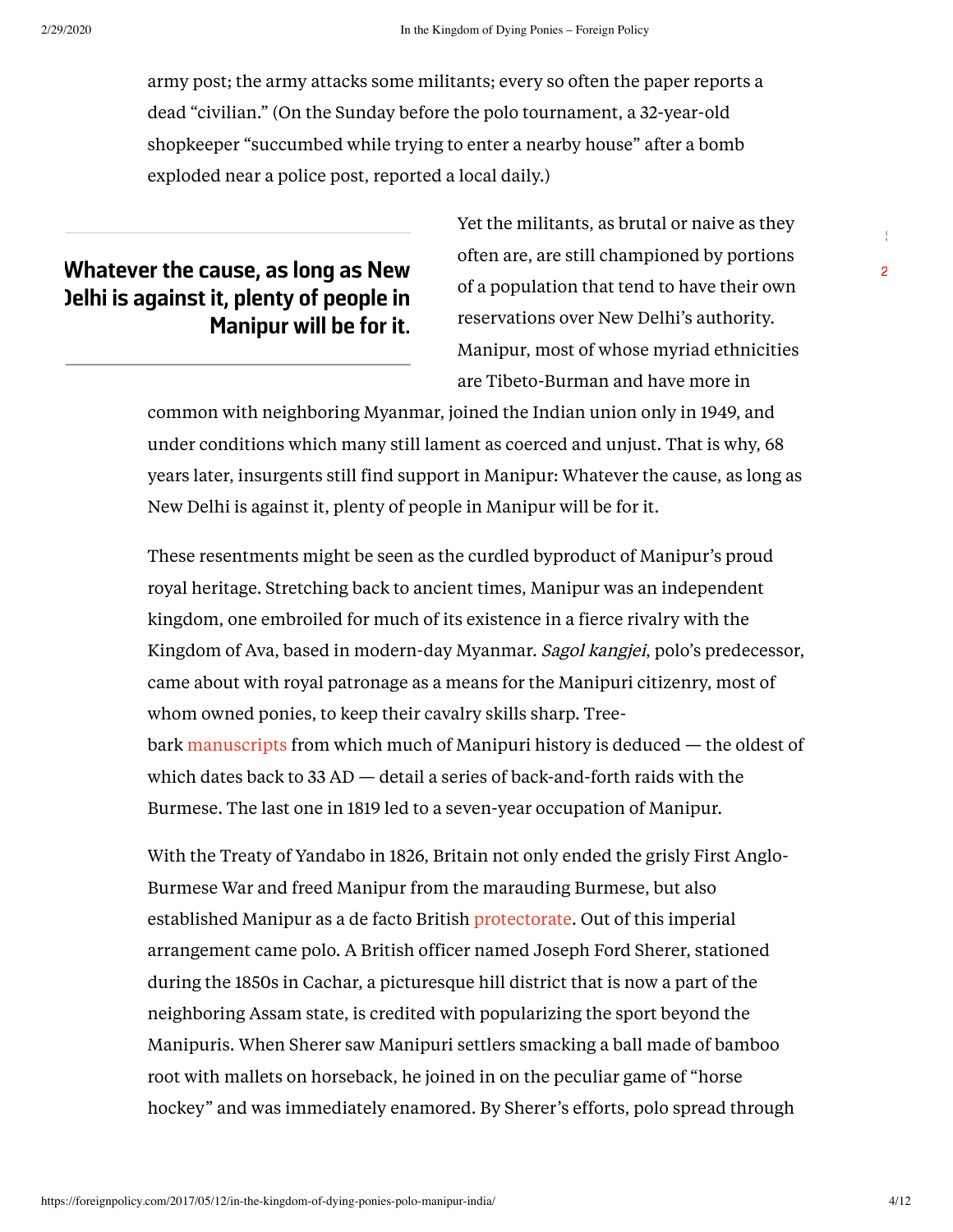the empire like spilled curry. It reached the nearby city of Silchar, where the first polo club was established in 1859, then Dhaka, Calcutta and, eventually, England.

During polo's foreign adoption, the game came to be altered — bigger horses, bigger fields, more players. But in Manipur it stayed virtually the same. The owners of Manipuri ponies would still release them every morning to graze in the open like buffaloes and fetch them in the way it had always been done. The only noticeable change, beginning in the 1970s and '80s, was its gradual disappearance. As the insurgency heightened and a drug epidemic began, clubs shuttered en masse. Meanwhile, urbanization in the Imphal valley, Manipur's main population center, began in earnest in the 1970s and has quickened in recent years, thus complicating old lifestyles for people and horses alike. The common consensus is that this is why ponies now wander the streets: There is no room for them anywhere else. Today, as the ponies have become an unavoidable and ever-sadder sight, the sport has faded almost completely from view.

But like many bits of cultural heritage under threat from modernity the sport survived in Manipur under the ragtag but patient auspices of the peasantry. Devoid of royal patronage, players made their own stirrups, clubs, balls, and whips. With the disappearing of grazing commons, less well-off owners had little choice but to set their ponies free in the streets to find food. The remaining dozen or so polo clubs were maintained as best they could. The two major horse-riding associations in Imphal continued to hold tournaments now and then, which kept up interest.

The international tournament, the first of which was held in 1991, began as a means to spread awareness on the ponies' decline and also to remind outsiders that, as is advertised on a large blue billboard at the tournament polo ground, "MANIPUR GAVE THE WORLD THE GAME OF POLO."

**S**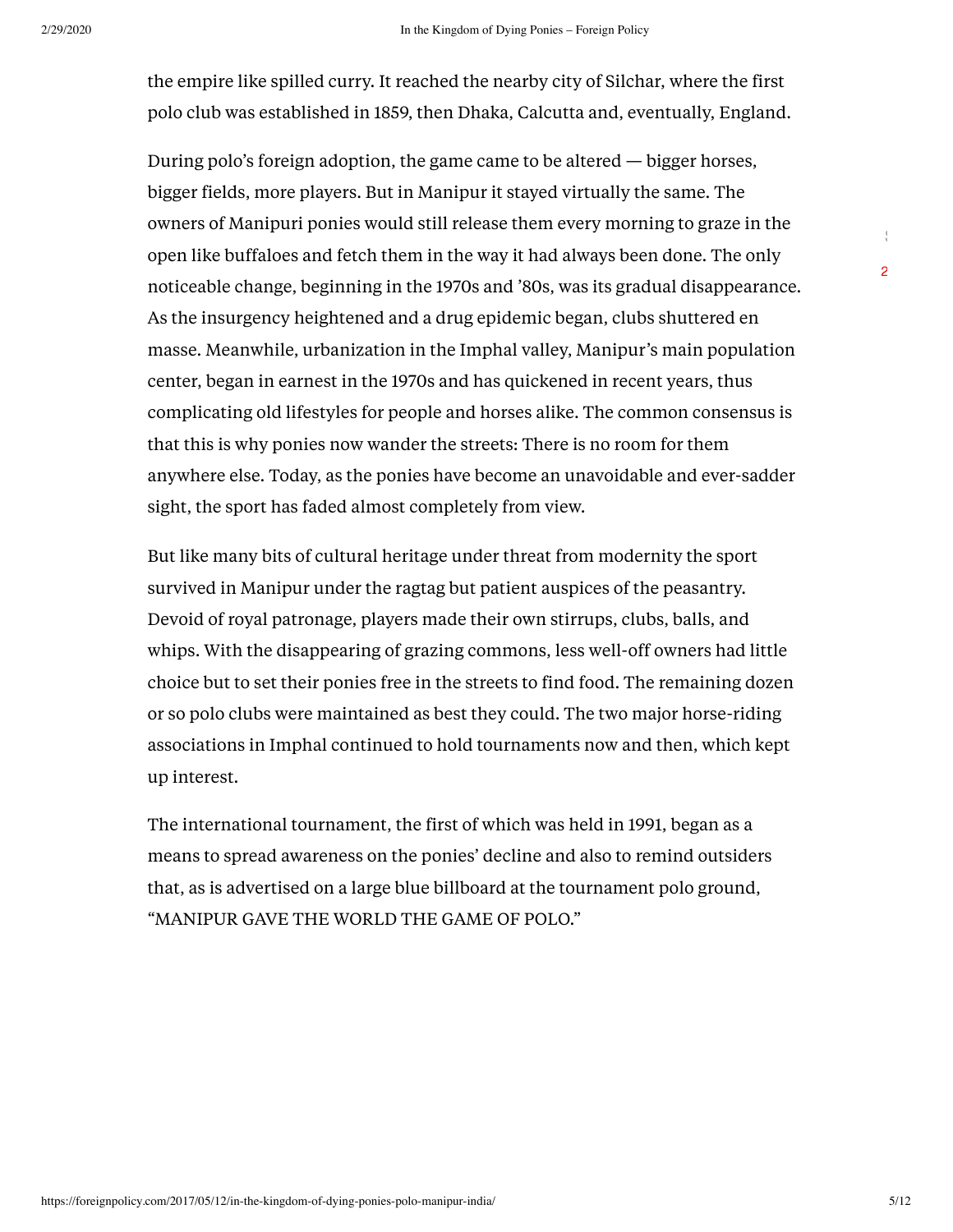A boy tries to coax reluctant ponies into the water to bathe and exercise on a cold morning.

# Sinam Bimol, a policeman, looked out on the field and yelled, "La!

La! La! La!" There were three steeds in the distance grazing between the narrow pools of a government fishery. The sun shone strong from a cloudless sky on this rare piece of Imphal green; there is preciously little un-urbanized space here. Bimol, 40, a packet of Parle-G biscuits in hand, was summoning the attention of the middle horse, a 7-year-old chocolatey beauty named Stallion. The tournament was six days away and Bimol, a short, stout forbearing sub-inspector in a black beanie and captain of the Manipuri team, India  $B$  — the New Delhi squad goes by India A — was showing off his herd: In addition to Stallion there was Red and Jackson.

People in Manipur told me that Bimol is the state's best polo player. But even he had to keep his ponies on land that was not meant for mammals. This fishery was doing him a favor.

To an outsider like me the solution for the lack of grazing space seemed simple: Set apart some land for the ponies and put them there. And indeed, that is what some, like the state government, are trying to do. But results have been uninspiring. A preserve set up in 2013 quickly fell apart after money ran dry without warning. On top of that, the farmers who cultivate the land set aside for the preserve have been haranguing the government over compensation amounts. The dispute, which is still ongoing, raises the question: In a place with abysmal roadways, rising [unemployment,](http://timesofindia.indiatimes.com/city/imphal/Rising-unemployment-corruption-driving-youth-out-of-Manipur/articleshow/51471439.cms) constant power outages, and armed insurrection, why should anyone care about ponies?

Somi Roy is Manipur's leading equine activist. To him the suffering ponies represent something far greater than the sum of their parts: The ponies' revival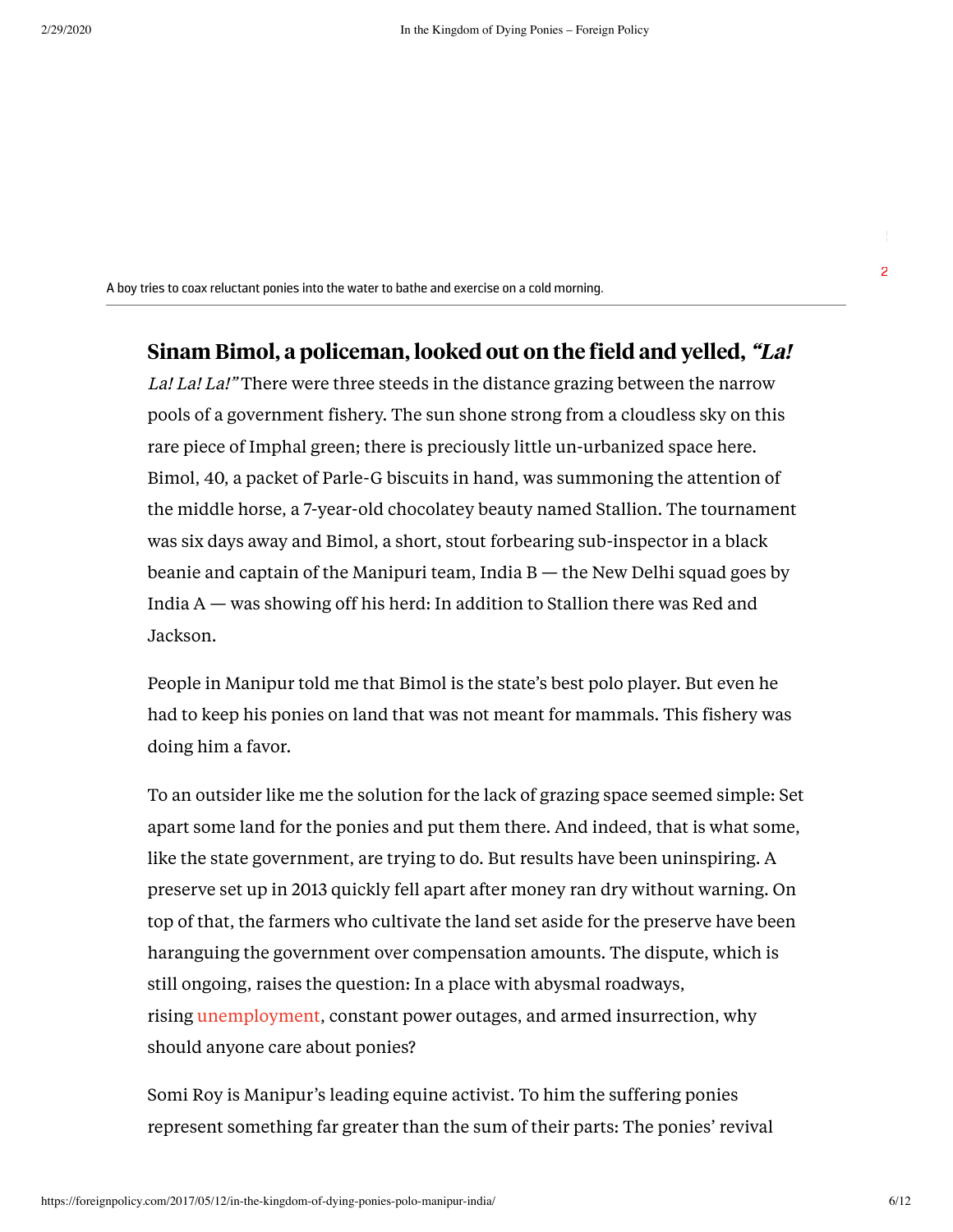might be the first step in sparking Manipur's own. "By using No. 1, the pony and No. 2, polo I want to instill a sense of self-esteem here by showing people what a wonderful, rich culture we all come from," he told me. "I want to reframe Manipur for the 21st century. We are known for HIV. We are known for the conflict, the longest hunger strike ever, ambushing army convoys. But we need to build up the positives."

 $Roy - of$  middling height; thin, inky hair; beady, bespectacled eyes; and with no particular background in animal welfare — has been instrumental in lobbying the state government on the ponies' behalf (including nurturing strong ties between locals and the United States Polo Association). Using his innate proficiency in the art of networking and the variety of connections afforded to him through family lineage — his mother was a princess of the Manipuri monarchy and a renowned Meitei author — Roy has convinced the government to adopt his "pony policy," a 10-point program designed to prevent pony extinction.

Key among the policy's proposals is the revival of the 300-acre preserve, the one that failed in 2013, and the creation of a multi-disciplinary board of pony "experts." But there is also mention of "scientific breeding," pony-related "ecotourism," construction of a racecourse, a disease management plan, an allowance program for pony owners, and the establishment of a national equine research center. In November, the government formally announced its adoption of the policy, but there has yet to be any significant progress made.

Like Manipur's ponies, Roy is a little wild. Born in Imphal, schooled in Darjeeling and Delhi, he has until recently called New York City home for three decades. He worked there as a film curator for groups like the Asia Society and the Lincoln Center, arranging film festivals and museum exhibitions. He has also worked extensively in rural Appalachia on film projects. Though his blood runs Manipuri, "What I am today is I'm created by America," he says. Particularly American, he insists, is his work ethic: He expects things to get done within a set timeframe, which can be a problem in Manipur. "My point is I want to make things happen. Where I'm going to be frustrated, yeah, okay, I'll be frustrated."

Roy considers the formal adoption of his program a significant milestone, but he also knows that unless concrete actions are soon taken it will about as useful as a  $\frac{1}{3}$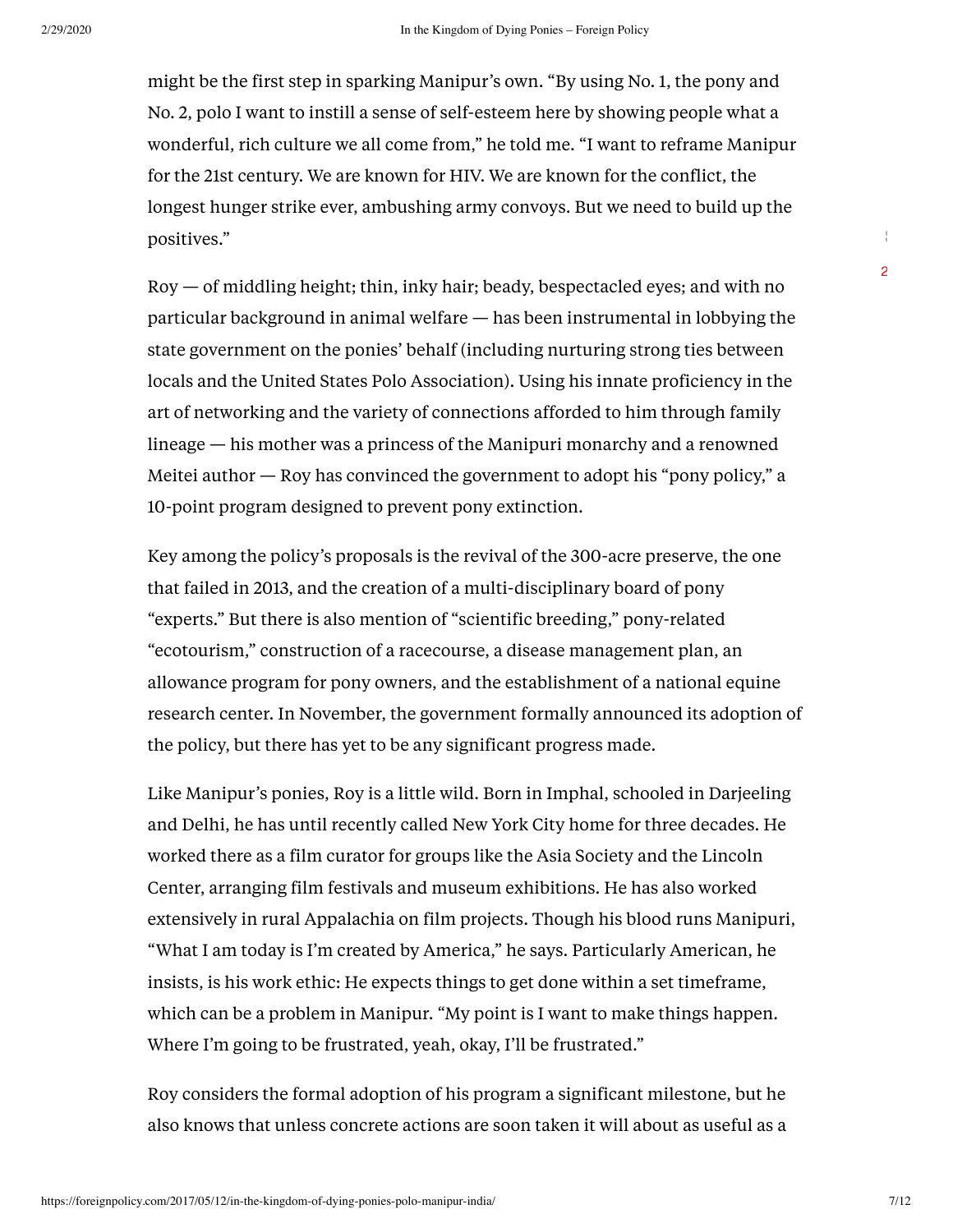**considers the formal adoption of his gram a significant milestone, but he knows that unless concrete actions soon taken it will about as useful as a fractured polo mallet.**

fractured polo mallet. "Things fall apart quite easily here. This is a place where people are used to things not working out," he says. "This is the only capital city in India that does not have street lights. Or street signs. Or a mass transportation system. It's kind of, when you step back and look at it, this is amazing. They don't

repair the roads. They don't have street lamps. The postal office barely works. Every invitation has to be hand-delivered."

R.K. Nimai, 62, a former sports commissioner and amateur equestrian, often works with Roy in his pony activism. "If we allow the ponies to vanish, then we are losing a part of our roots. Almost every activity of the Manipuris, the pony was involved," he asserts. "Somi, his perseverance is very good. He keeps reminding people of the need [to save the ponies]."

Some, however, find Roy's methods distasteful. According to one young person who used to work as his assistant, "Somi Roy is more American than Manipuri. Everyone's like, 'This guy is acting like a king.'"

Even Nimai cannot help mentioning it. "The only thing I have a difference of opinion on is that he wants to do too many things. Somi doesn't think like a Manipuri."

Others support Roy's mission but question its chances of success. "His plans are all good if the government takes it and implements it the way he's envisioning it," says a former official at the Ministry of Women and Child Development and a close friend. "But it's not going to happen exactly as he has planned. I'd be surprised if it happened like that."

**S**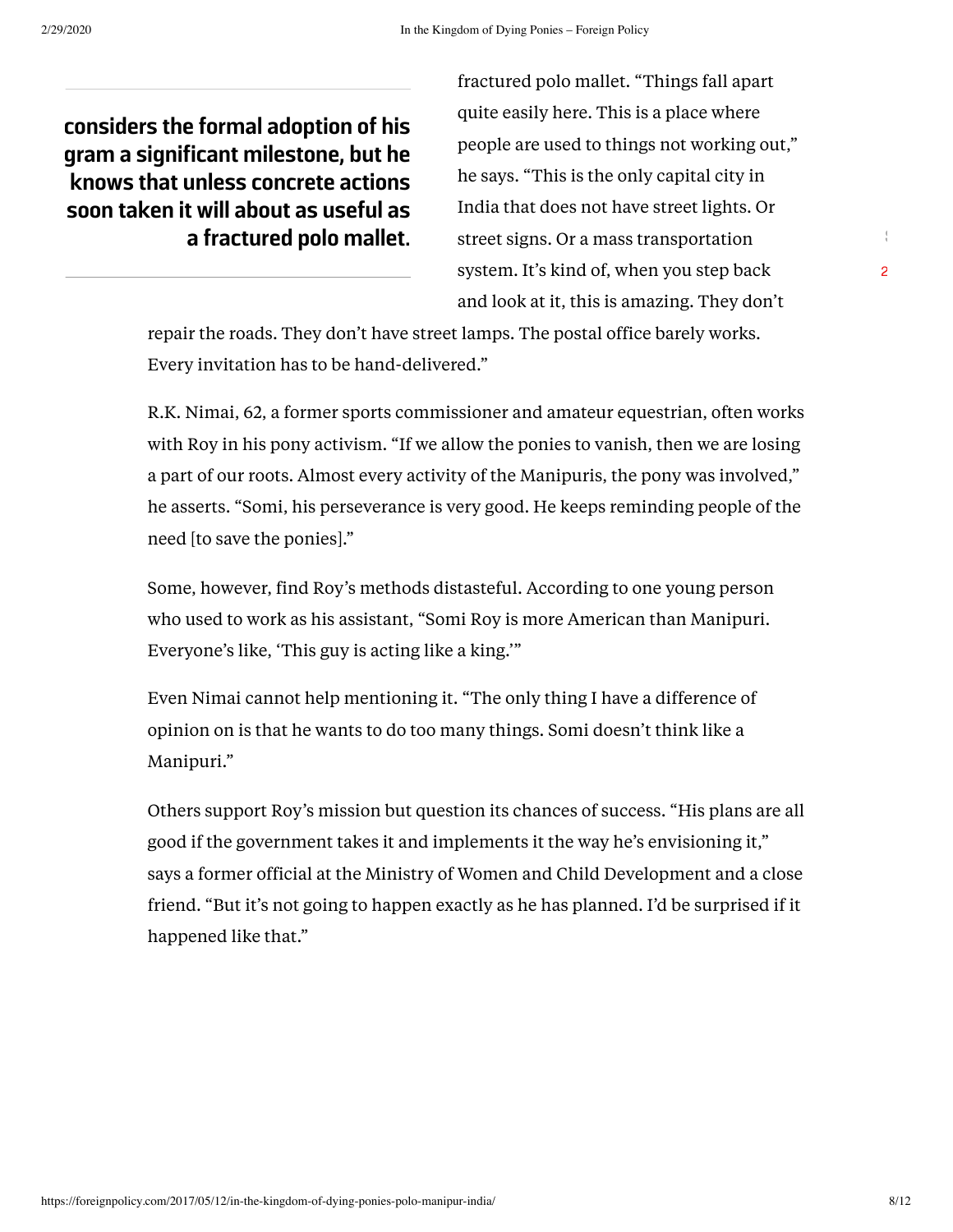Young riders volunteer to look after the ponies during international polo tournaments in Imphal. After each match, the ponies are washed before they're returned to their stables.

# One day I accompanied Roy on his pony lobbying rounds. The

tournament was a week away.

For publicity reasons, Roy wanted the adoption of the pony policy to be officially announced before the international teams arrived for the tournament. All it required was a few emails, but the chief minister, who was ultimately responsible, had been dragging his feet — perhaps understandably, given he'd been attacked in that helicopter the week before. Kennedy, his 31-year-old son, an aspiring polo player and politician, sat at his desk. We sat before him. Switching between English and Meitei, Roy's tone shifted from polite to paternal as he pressured the son to pressure his father.

"I need that pony policy approved!" he demanded, tapping the desk. Kennedy, grinning uneasily, fidgeting in his chair, made a call.

"Hello, I am with Somi," he began into the phone. Interrupting, Roy gestured and pointed at me.

#### "American journalist!"

Kennedy grimaced. "And an American journalist," he repeated into the handset. Roy peered my way and grinned.

"I use everything unscrupulously," he whispered, reveling in the performance.

Next up was Govindas Konthoujam, the veterinary minister (and concurrently the minister of commerce). He wore a white tunic with red thin stripes, a charcoal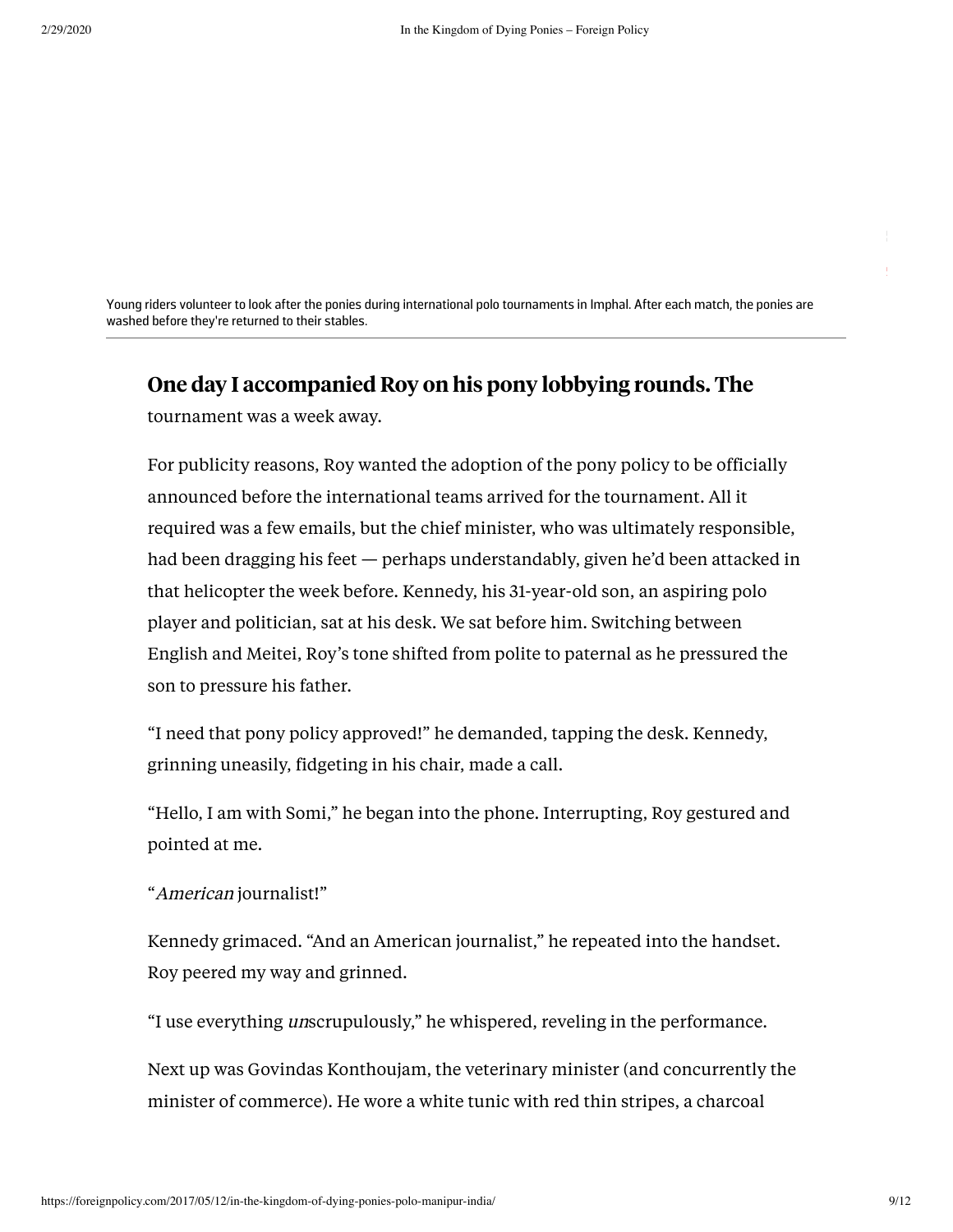mustache, two golden rings and three smartphones. For him, the pony's downfall could all be pinned on economics. "The Manipuri pony is very special for polo players, but it is not an economically important animal," he told me. Profit-driven initiatives like the area's proposed racecourse were vital, he said. "People should love this animal. But because they do not love this animal, that's the problem." Love, he suggested, was a simple matter of financial reward.

Then Roy began his lobbying. They were the same methods used on Kennedy: the theatrical speech, the desk tapping, the highlighting of my presence. But Govindas, considerably older than Kennedy, merely nodded and yawned. Undeterred, Roy concluded the meeting with repeated promises of further communication — WhatsApp messages and phone calls — which sounded like credible threats.

But to Roy, the incessant badgering was the only way to ensure that things got done. "If it takes three years to build a project in New York it takes five years here, for sure," he says, as if commenting on weather patterns. The reason the first pony preserve fell apart, he believes, is because he was away in New York, only coming here twice a year and unable to properly oversee it. Roy's efforts aren't even that concerned with polo, or the ponies; the animals, as he sees them, are merely a means to an end, a way to fulfill his master plan of cultural revitalization. "Manipur used to be the center of its world," he laments. "We've become a broken backwater border region. We've now become the tail-end of something."

 $\frac{1}{3}$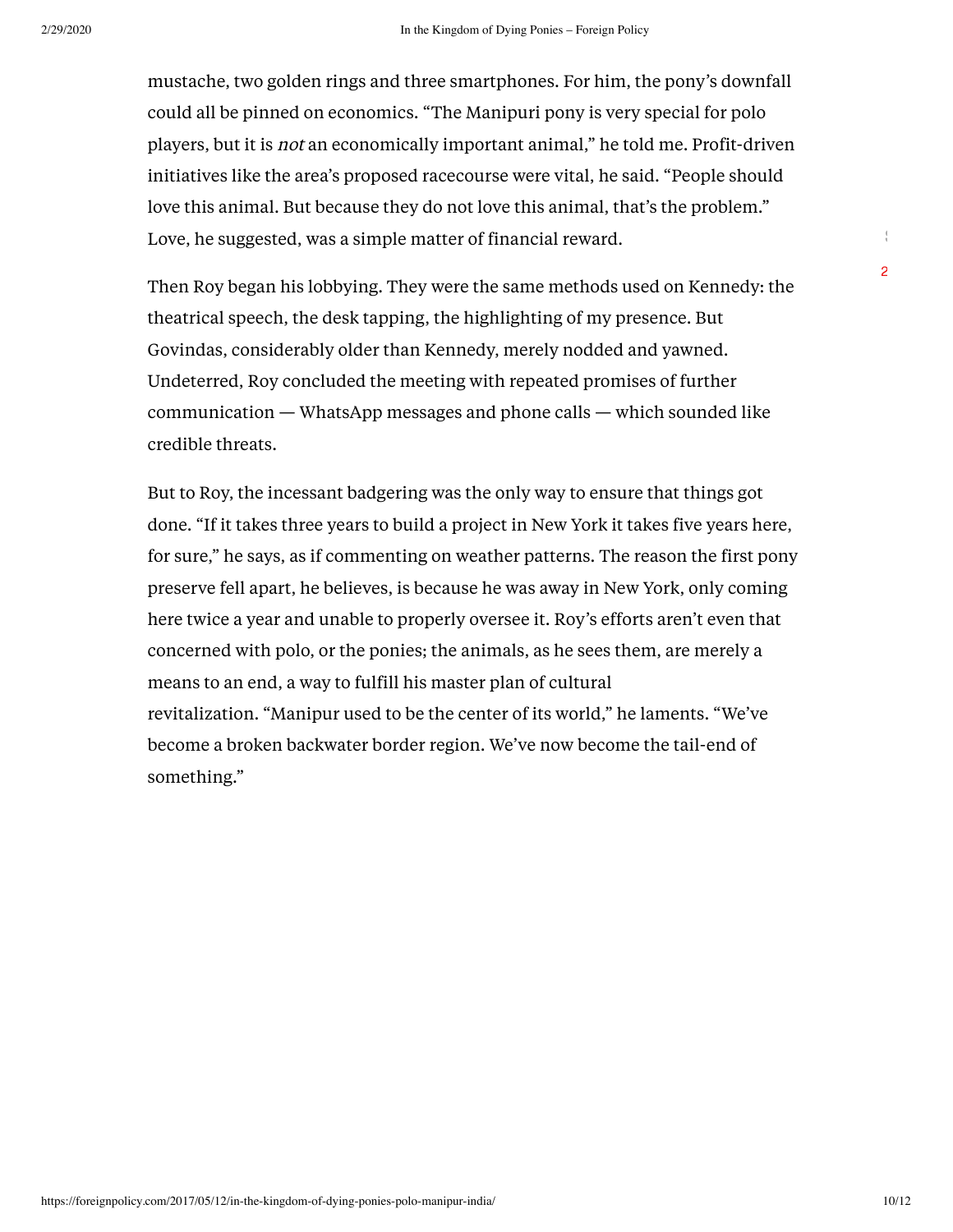A pregnant mare is kept separate from the other Manipuri ponies until she delivers, at a pony preserve at Heingang outside Imphal.

#### At the top of a hillock, above the farmland that Roy hopes to turn

into a pony preserve, is a shrine. The mythological winged Samadon Ayangba and Ibudhou Marjing, the god who tamed him, are its patron saints. In ancient times, the small open-air shrine was only accessible to Manipuri royalty but on a sunny Saturday morning it is abuzz with townsfolk praying and presenting offerings of food. A gray crescent moon, like an imprint, hangs faintly in the sky. Hundreds of little wooden ponies clutter the floor.

I ask one of the resident priests about Roy's pony advocacy efforts; along with his push to convert the farmland below into grazing land, he has been instrumental in reviving this shrine, which had fallen into neglect.

Tall, tan and handsome, the priest wears an off-white turtleneck draped with yellow and green scarves. "Somi Roy is making efforts but the government is ignoring [them]," he says. "They say they are doing something but we aren't seeing anything at the ground level."

He accompanies a translator and me down to the proposed preserve land. At the base of the hillock the priest buys a bundle of betel nut, a chewed stimulant, from a wrinkled vendor who also sells wooden ponies. We stop at the edge of the valley. Beyond lie acres of golden rice paddies hemmed by green hills. "We are still fighting with the farmers," says the priest and hawks a glob of red betel spittle. "They want more compensation."

We walk out onto the spongy wet field. The priest goes barefoot with his hands clasped behind his back. My translator points out a snake in the brush but all I see are cow pies. Up ahead a lone white foal wallows in the marshy grass, tearing at green shoots. We stand and stare. Its hooves are submerged in water; a thin rope is tied round its neck; clumps of mud taint its mane. The semi-feral Manipuri pony. It is the only one there.

 $\frac{1}{3}$